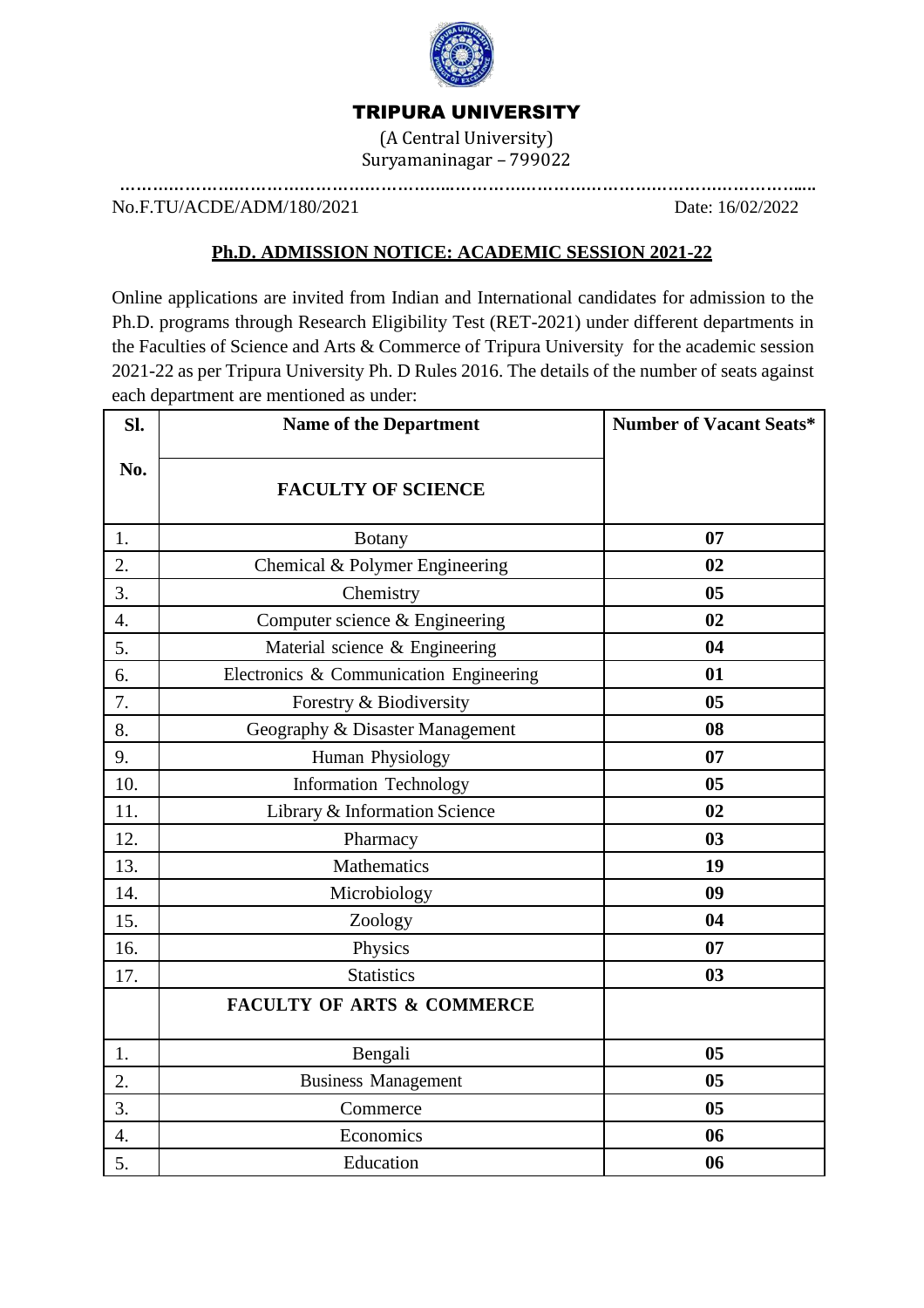| 6.  | History                           | 05             |
|-----|-----------------------------------|----------------|
| 7.  | Law                               | 01             |
| 8.  | Linguistics & Tribal Languages    | 04             |
| 9.  | Philosophy                        | 03             |
| 10. | <b>Political Science</b>          | 09             |
| 11. | <b>Physical Education</b>         | 0 <sub>5</sub> |
| 12. | Psychology                        | 0 <sub>5</sub> |
| 13. | <b>Rural Studies</b>              | 01             |
| 14. | Sanskrit                          | 02             |
| 15. | English                           | 06             |
| 16. | Tribal Studies & Ethnics (CSSEIP) | 04             |
| 17. | Kokborok                          | 01             |
| 18. | Music                             | 03             |
| 19. | Fine Arts                         | 02             |
| 20. | Hindi                             | 0 <sub>5</sub> |

**\*The authority of Tripura University reserves the right to increase or decrease the number of vacant seats in any programme.**

**Eligibility:** Candidates holding a Master's Degree with 55% marks (50% for SC/ST/PWD candidates) in the concerned subjects or allied subjects from any recognized University or Institute of National Importance are eligible to apply for admission to Ph.D. Program.

Candidates who have fulfilled all other essential requirements as mentioned above and have cleared UGC/CSIR (JRF) Examinations / NET / SET / SLET / GATE (valid score)/GPAT(valid score) and / or are Teacher Fellowship holders or have passed the M.Phil Examinations or have worked in Tripura University in the capacity of a regular faculty for more than 1 year are not required to appear in the written test of RET exam. However, they will have to face directly Viva-Voce for Admission.

Application Form Fill up is through online mode. No offline applications shall be entertained.

**Display of Lists of eligible candidates:** The list of candidates eligible to appear in RET 2021- 22 shall be displayed in the Tripura University website.

**Admit Card:** Applicants shall download their admit card from online portal (see general instruction for filling up Application Form)

**Date of Examination:** The date of written examination for the Research Eligibility Test will be notified later on.

**RET 2021-22:** RET exam shall be conducted out of 200 marks, split in two segments, a written test and a viva- voce. Candidates qualifying in the written test and those exempted from appearing at the written test shall face Viva–Voce examination in the concerned department. Both the Written test and Viva-Voce will be of 100 marks each, based on the post graduate syllabus of the concerned subjects and the candidate's chosen area of research respectively. The qualifying marks for the RET exam is 50%.

The subject-wise merit list shall be prepared by the concerned department on the basis of the result of viva-voce program.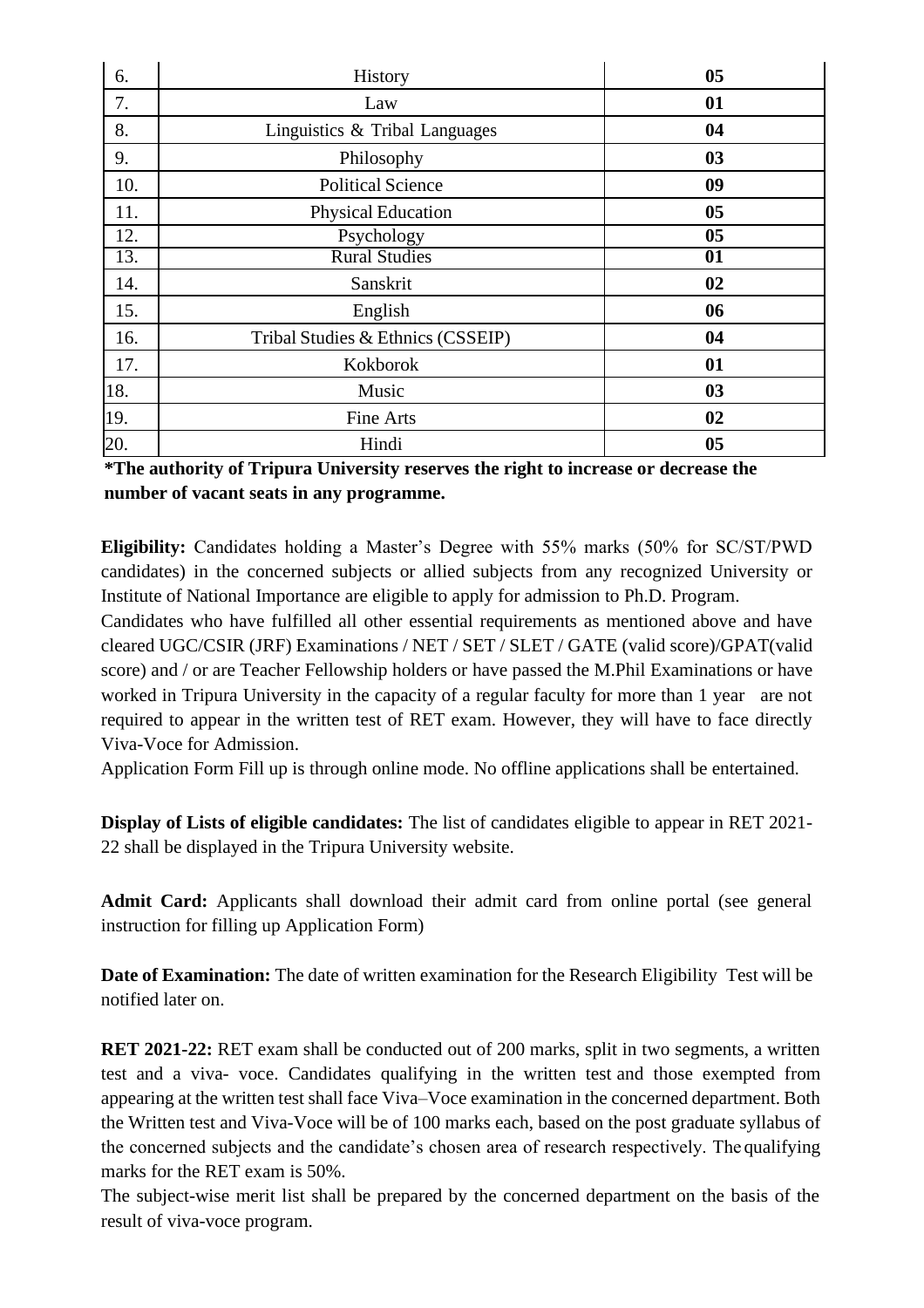**Question Pattern for Written Test:** There shall be 50(fifty) short questions of 2(two) marks each for the written entrance test of RET. Changes, if any, in the Question pattern for Written Test shall be notified in the website.

- **Note:** Qualifying in RET does not entitle a candidate to get admission into the Ph.D. program.
- The intake capacity of the Supervisors and Departments is as per Tripura University Ph.D Regulations and T.U. Reservation Rules.

D

Dy. Registrar (i/c) Academic Section Tripura University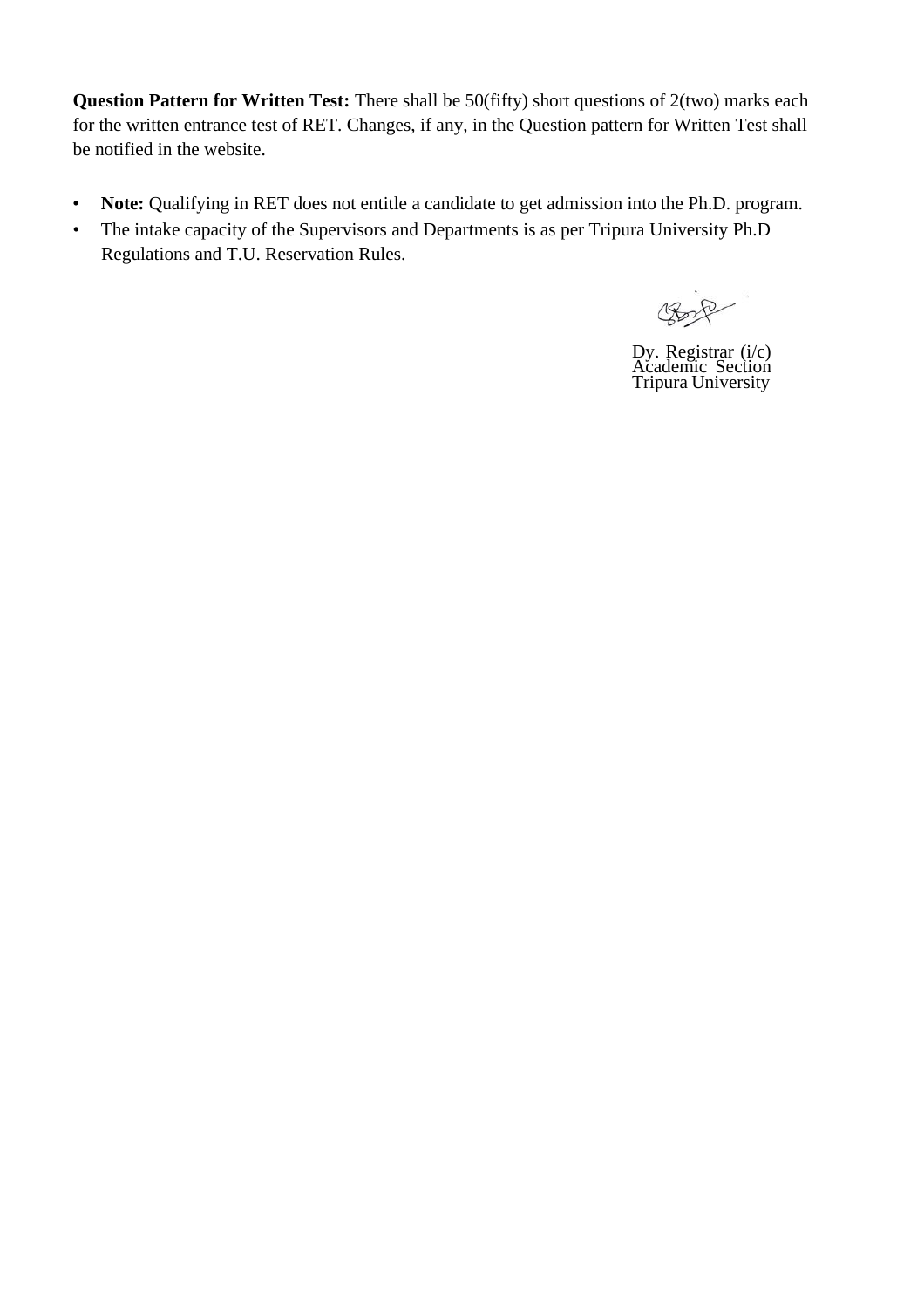

#### **TRIPURA UNIVERSITY**

(A Central University) Suryamaninagar – 799022

……………………………………………………..………………………………………….

#### No.F.TU/ACDE/ADM/180/2021 Date: 16/02/2022

#### **General Instructions for filling of online form for RET 2021-22**

- Applicants for admission to the Ph.D. programmes should apply online only using Tripura University admission portal: **[admission.tripurauniv.in](http://www.tripurauniv.in/)** Applicants have to qualify Research Eligibility Test (RET-2021-22) conducted by different departments for admission.
- Duration of filling up of online application: From **19th February (midnight) to 6 th March 2022 (midnight).**
- During online registration, an applicant will be asked to provide an e-mail id and a mobile number, and the login details will be sent to the provided e-mail id or the given mobile number via SMS, and in future all correspondences in this regards will be madeto this email id and the given mobile no. via SMS.
- It is recommended that the applicants change their password on the first log in, if they so wish.
- After successful login, applicant may fill their Application Form for the Ph.D. programme.
- **An applicant will be required to upload his/her scanned photograph, proof of SC/ST/EWS/OBC-Central & Non Creamy layer/Students from Jammu & Kashmir certificate (if eligible) and PWD certificate (if eligible).**
- If the applicant does not have all the required information at the time of filling the form, he/she can save the incomplete application as a draft (by clicking on 'Save as Draft' button) and log out. Later, by login to his/her account again he/she may complete the rest of the application form. Applicants are advised to save the data as draft mode after filling up information or any modification in each page.
- For the applicants appearing in examinations (if any) at the time of filling the applicants 'Year of Passing' is the Year of Appearance, 'Division/Grade Obtained' is 0, '% of Marks / CGPA' is 0.
- Applicants will be required to enter his / her payment details. All applicants must pay their application fees online using Debit/Credit Card/Net Banking. However for anyproblem during or after payment, Tripura University shall not be held responsible for the same.